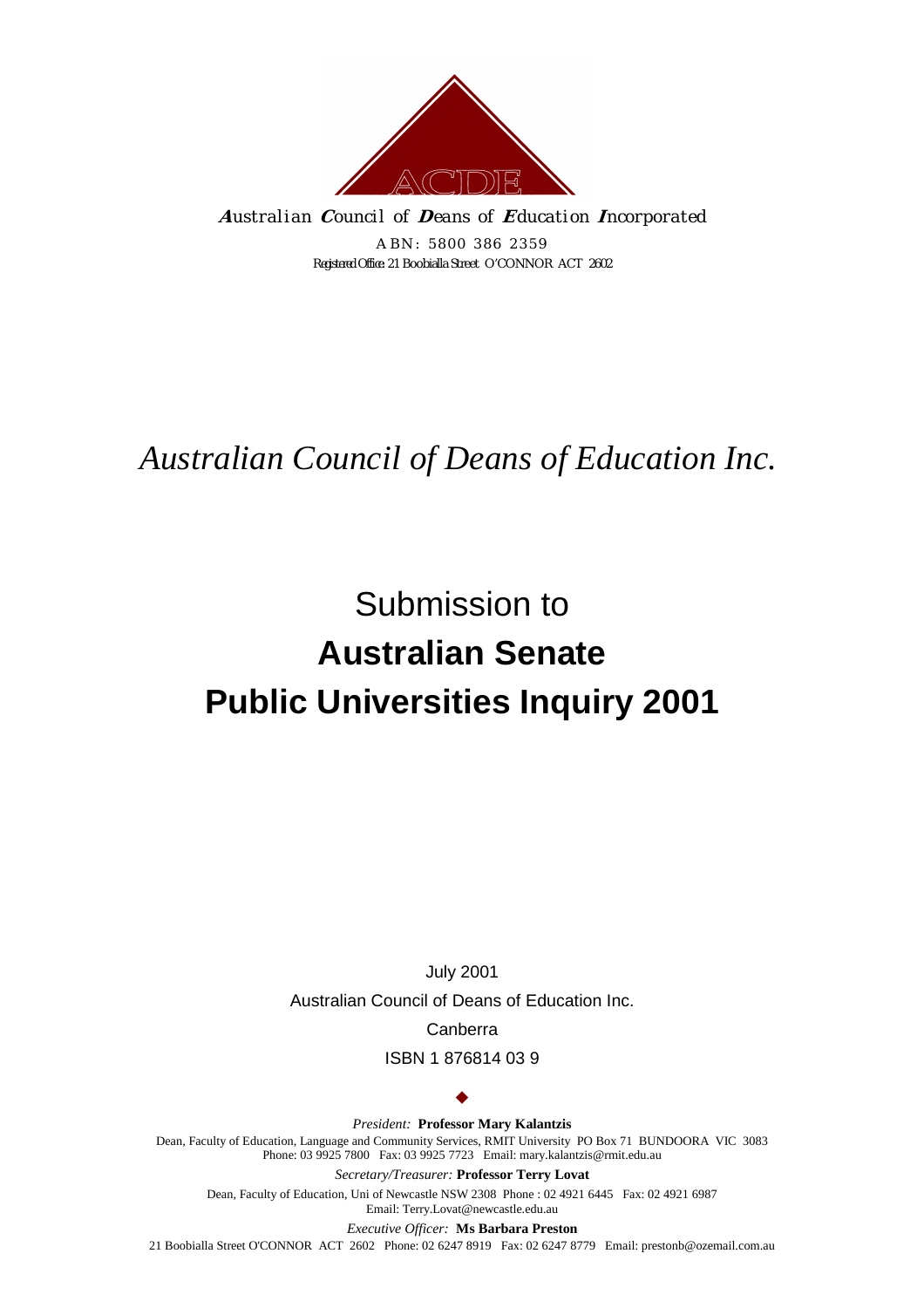# *Australian Council of Deans of Education Inc.*

submission to

# **Senate Employment, Workplace Relations, Small Business and Education References Committee**

# inquiry into

# **The capacity of public universities to meet Australia's higher education needs**

# **(Public Universities Inquiry 2001)**  \_\_\_\_\_\_\_\_\_\_\_\_\_\_\_\_\_\_\_\_\_\_\_\_\_\_\_\_\_\_\_\_\_\_\_\_\_\_\_\_\_\_\_\_\_\_\_\_\_\_\_\_\_\_\_\_\_\_\_\_\_\_\_\_\_\_\_\_\_\_\_\_\_\_\_

The Australian Council of Deans of Education Incorporated (ACDE) welcomes the opportunity to make a submission to this inquiry.

The ACDE is the national peak organisation representing deans of faculties of education and heads of schools of education in Australian universities and other institutions providing recognised teacher education qualifications. ACDE members are responsible for initial and post-initial teacher education (schools, VET, early childhood, tertiary, some other instructors/educators), education research and scholarship, and education research training.

The ACDE is incorporated as an association in the ACT, and it is governed by a Board that includes representatives from each State and Territory.

The submission is structured in the order of the sections of the inquiry's terms of reference, with the text of the terms of reference we have responded to provided.

# *Executive summary*

This submission focuses on a small number of issues about which the ACDE believes it can make a contribution to the work of the Committee though the presentation of evidence and argument. The most significant of those issues are:

First, there is a lack of adequate process for policy development regarding initial teacher education intake levels and related matters. This issue is of increasing importance as the world experiences increasing teacher shortages, and any shortages effect most those students and communities already disadvantaged. In addition, shortages undermine the overall quality of education and the capacity of education systems to support economic, social and cultural development. This is discussed in section A.1.

*1. The ACDE recommends:* That the Senate Committee support the development of evidence-based policy for initial teacher education intakes, based on appropriate methodology and high quality research, within a consultative framework involving the major stakeholders – as recommended by the NSW Review of Teacher Education.

Second, education research and research training are of proven significance, yet are, respectively, inadequately funded and declining in the numbers participating. These matters are taken up in sections A. 3 and A. 4, and related matters are discussed in D.2.

*2. The ACDE recommends:* That the Senate Committee support more Education-specific national competitive grant schemes, and a higher level of expenditure on research and development by all sectors of the education industry.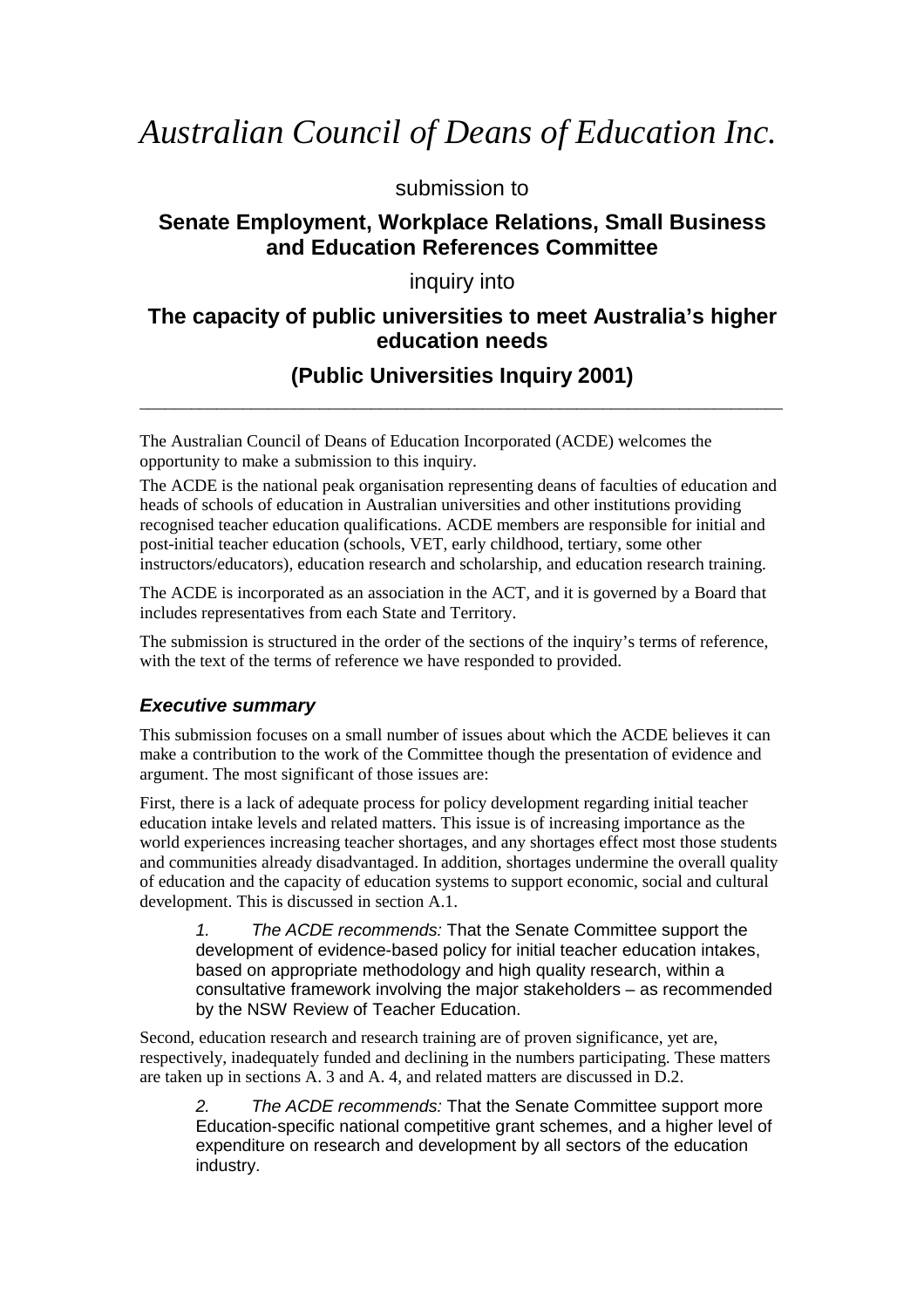*3. The ACDE recommends:* That the Senate Committee recognise the significance of the decline in participation in higher degree commencements in Education, and support initiatives that will reverse this decline so that there will be adequate numbers of well-prepared educational researchers (including teacher-researchers) in the future.

Third, there has been a very substantial decline in participation in the Education field of study by Indigenous students – a decline that is much greater than other fields of study, and is particularly great in higher degree programs where the number of commencing Indigenous students has more than halved since 1997. This is discussed in section D.1.

*4. The ACDE recommends:* That the Senate Committee support proposals that relieve the inequitable financial burden on so many Indigenous students, and take account of the educational, social and financial circumstances and needs of Indigenous students and their communities.

Fourth, there has been a very substantial decline in the participation by experienced teachers in postgraduate programs that would expand their professional understandings and capabilities. This decline is almost certainly a consequence of the greatly increased financial penalties involved in participating in courses for which there is little support, recognition or reward from school authorities. Leading into the late 1980s there was a very strong trend of increasing participation in postgraduate programs by teachers. The trend has been more than reversed. This is discussed in section D. 2.

*5. The ACDE recommends:* That the Senate Committee recognise the importance of teachers' participation in postgraduate study for the quality of education in Australian schools and other education institutions, and encourage the development of more comprehensive programs or changes in the HECS/fees regime so that teachers do not experience strong financial disincentives to participation in postgraduate continuing professional education.

Other issues considered include:

- funding levels for initial teacher education, especially the practicum and those elements supporting students' preparation for difficult and hard-to staff situations (A.2);
- the impact of differential HECS on the supply and retention of teachers in shortage specialisations (D);
- the likelihood that PELS will do little, if anything, to support participation in Education postgraduate programs (D.2);
- emerging difficulties in recruiting academic staff in Education related to the age profile of education faculties and international shortages in school teachers and other education industry professionals (E); and
- the importance of the issues of external accreditation of initial teacher education, and the value of the report of the National Standards and Guidelines for Initial Teacher Education project (G).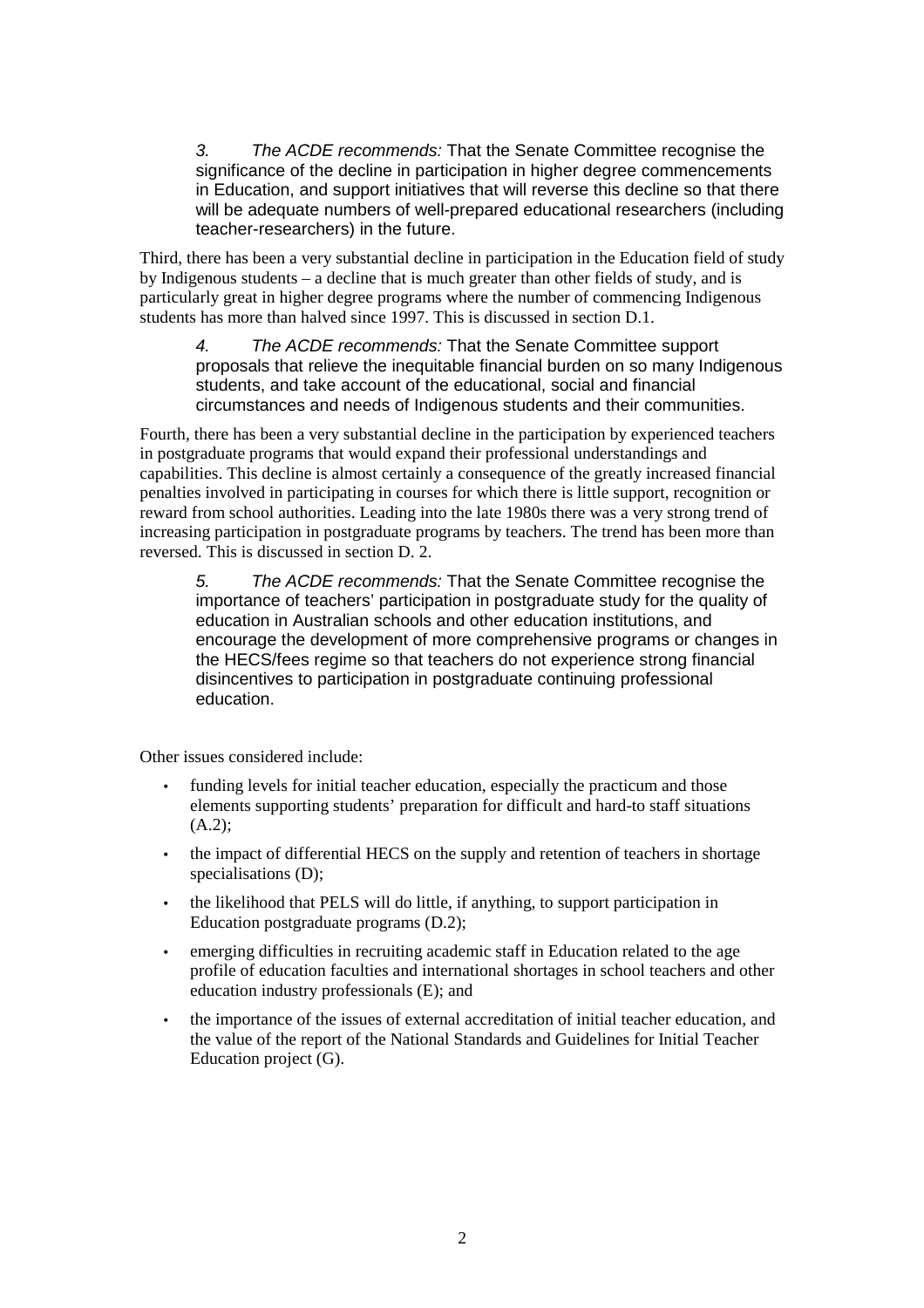#### *Response to Inquiry terms of reference*

#### *(a) Adequacy of current funding arrangements*

the adequacy of current funding arrangements with respect to:

- the capacity of universities to manage and serve increasing demand,
- institutional autonomy and flexibility, and
- the quality and diversity of teaching and research;

The ACDE supports the many other submissions to this inquiry that have:

- noted the generally low level of government funding of Australia's public universities by international standards, and
- called for substantial increases in government funding to meet the future Australian social, economic and cultural needs.

We have four specific concerns in this section:

First, universities do not have an adequate capacity to manage and serve increasing demand for initial teacher education graduates because there is not an adequate, agreed process for determining the magnitude and nature of such demand.

Second, there is inadequate financial support for practicum and other key aspects of initial teacher education, especially those aspects in many programs that enhance students preparation for successful teaching in hard-to-staff schools and other areas of need. As school authorities and other agencies are increasing attempts to meet the educational needs in rural and remote Australia, the financial capacity of universities to play their part is declining.

Third, educational research plays a crucial role in improving the quality of education, yet, compared with other industries and areas of society, research in education is grossly underfunded – the education industry employs 6.7 per cent of the Australian workforce, and has almost five million people participating as students in one capacity or another, yet education research is only 1.5 per cent of all research carried out in Australia by financial cost. Thus, the ACDE advocates greater financial and other support for educational research.

Fourth, the training of education researchers though participation in higher degrees has sharply declined since 1996. This reduces support for quality education over the long term, and thus should be reversed.

#### A.1 Initial teacher education intakes – policy and planning

There is no adequate process for policy development regarding initial teacher education intakes. Thus there is not the capacity to 'manage and serve increasing demand' because there is not the capability of assessing that demand.

The ACDE is concerned that school students, teachers, school authorities and the Australian community as a whole may be detrimentally affected by quite avoidable teacher shortages because of the lack of an appropriate national policy process.

Teacher shortages are never evenly spread – their effects generally being concentrated in hard-to-staff schools where students are often already disadvantaged for many of the same reasons that make the schools unattractive to teachers and thus hard to staff. Shortages that can be damaging for student learning and the quality of teachers' professional work are frequently coped with at the school level, and central school authorities may have little awareness of them.

The ACDE has made a contribution to the process of developing good, evidence-based policy through the publication and wide distribution of *Teacher supply and demand to 2005: projections and context* (Preston 2000).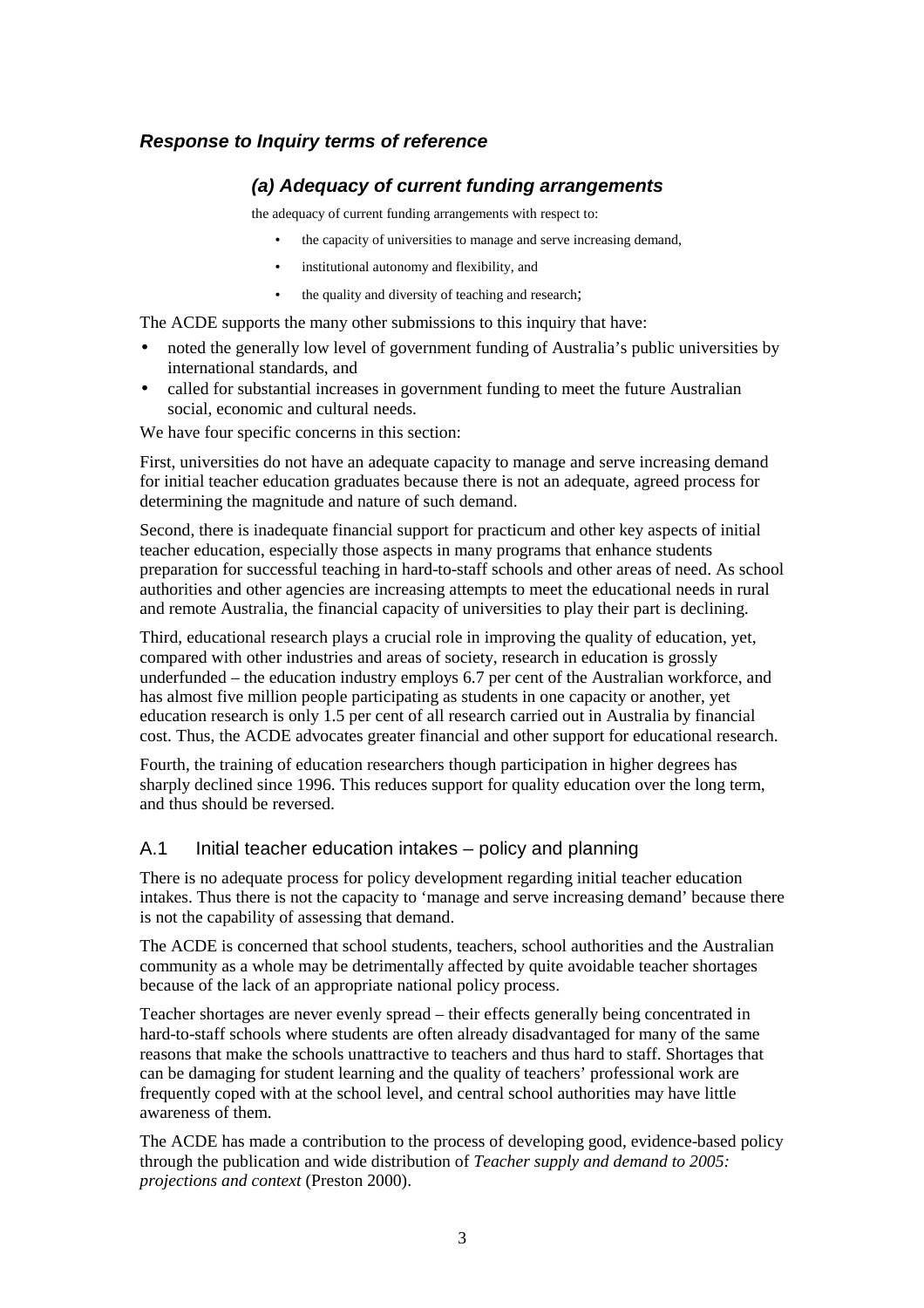The methodology for useful projections must be appropriate, comprehensive, transparent, and use high quality data. The teacher supply and demand study released by MCEETYA in 1999 (CESCEO 1998), and which appears to provide the basis for current government policy, does not meet those criteria, whatever other valuable features it may have.

Key issues need to be addressed - such as the implications for teacher demand of the future age profiles of the teaching workforces in the different States. The importance of future age profiles is indicated by Figure 1, which graphs the age profile of the Australian teaching workforce in 1996, and projected for 2011. The implications for teacher demand are associated with the very different net separation rates for teachers in the different age ranges: very high for those under thirty, very low for those in their thirties and early forties (as the numbers leaving are balanced by those re-entering teaching), and becoming very high through the early retirement to standard retirement ages.



# **Figure 1: Age profile of Australian teachers, 1996 and projected for 2011**

**Age range** Source: 1996: ABS Census custom tables. 2006: projection by Barbara Preston, using methodology set out in Preston 2001, p. 25.

The ACDE has advocated an effective, collaborative process so that good, evidence-based policy regarding initial teacher education intake numbers can be developed.

The Report of the Review of Teacher Education, New South Wales (Ramsey 2000) took a similar position, and was supportive of the methodology in the ACDE report. The Review noted that, regarding the development of teacher supply and demand projections:

The evidence indicates that substantial work involving university vice-chancellors, advised by their deans of education, and government and nongovernment school authorities is required. This work should refine the assumptions underlying the ACDE model so that teacher supply and demand can be more accurately projected. The aim of this work should be to provide the basis for consistent planning at national and state levels. (*Executive Summary*, p. 21)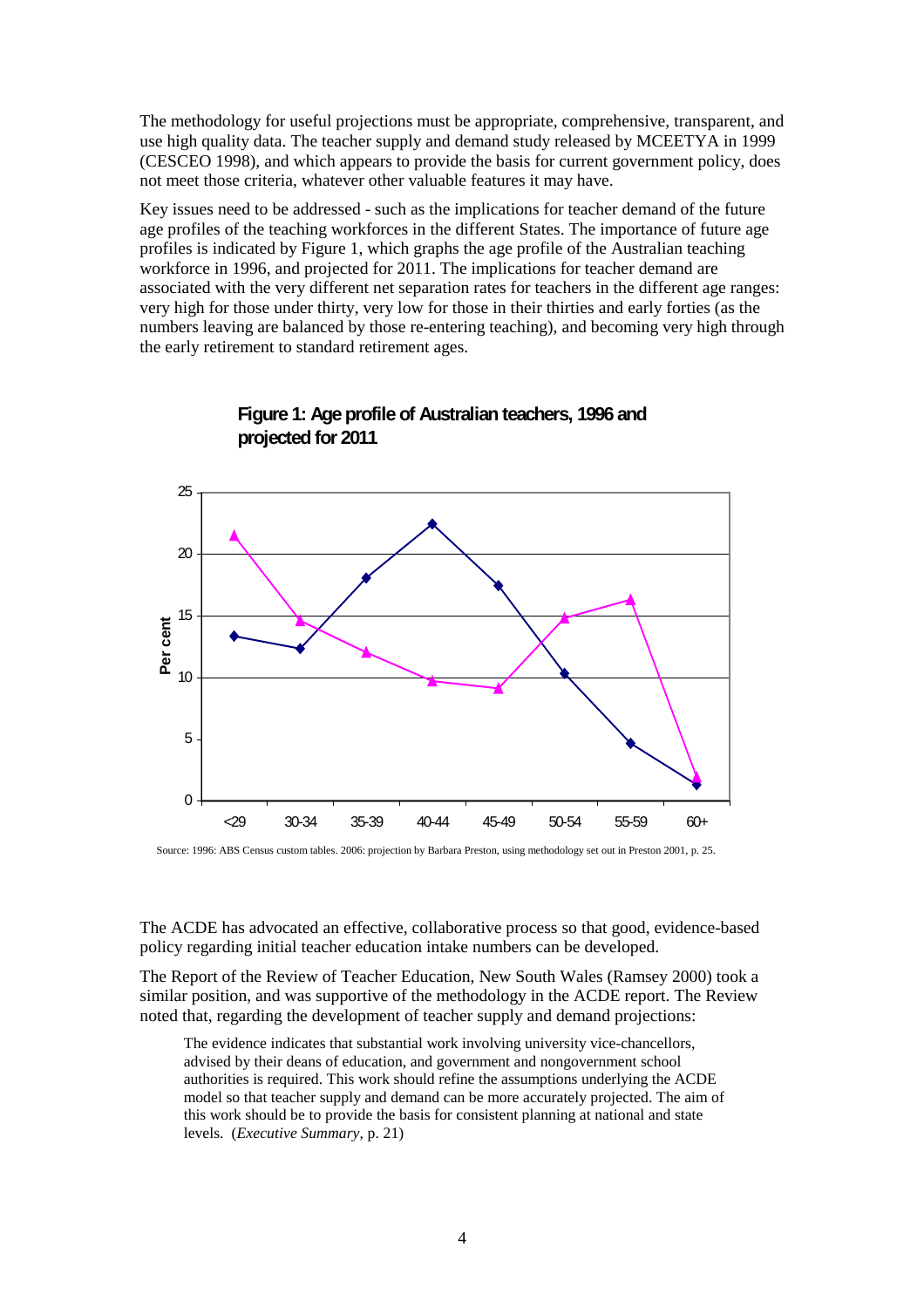The Review recommended:

That the New South Wales Government present the case for the current Taskforce on Teacher Preparation and recruitment, established by the Council of Ministers (MCEETYA), to be replaced by a working group acting for governments, employers and universities to establish an agreed basis for the development of medium and long-term projections of national teacher supply and demand. (Recommendation 11, *Executive Summary*, p. 21)

The Review made other recommendations about teacher supply, and related matters. A taskforce is currently developing concrete proposals for the implementation of the Review.

# *1. The ACDE recommends:*

That the Senate Committee support the development of evidence-based policy for initial teacher education intakes, based on appropriate methodology and high quality research, within a consultative framework involving the major stakeholders – as recommended by the NSW Review of Teacher Education.

#### **Quality and quantity are inter-dependent**

A concern with the quantitative or numerical matters of teacher supply and demand does not preclude a concern with the qualitative issues of teaching such as the professional attributes of individual teachers and the nature of their professional work, and the fine detail of the distribution or deployment of teachers with different characteristics (specialist qualifications, experience, personal or cultural characteristics). In fact, without sufficient supply it is difficult to work effectively on enhancing the quality of teachers, the quality of the teaching profession as a whole, and the quality of teaching in schools. There are many reasons for this, including:

- a tight teaching labour market makes it much more difficult for school authorities and individual schools to match individual teachers to particular positions;
- school authorities may feel they have little option but to employ unqualified, inappropriately qualified, or less than fully competent teachers, especially if a system of statutory registration does not ensure acceptable minimum standards;
- when there is a shortage of relief staff and regular teachers are overworked, school authorities are reluctant to support participation in continuing professional education and other 'quality-enhancing' activities; and individual teachers are reluctant to impose more work on their already over-worked colleagues;
- a high turnover of casual and stort term replacements in permanent vacancies, and a lack of teachers with appropriate qualifications, provide a lesser quality of teaching for students;
- a high turnover of casual and stort term replacements in permanent vacancies creates instability within schools and makes coherent whole-school development more difficult;
- unfilled permanent and casual relief positions creates work overload and stress for teachers, undermining the quality of their work and their job satisfaction.

This recognition of the interrelationships between the quality and quantity of teachers contracts with the dichotomy apparent in the Ministerial media release, *The Status of Teaching: Quality not Numbers* (Kemp 2001).

#### **Recruitment of Australian teachers to overseas positions: an increasing problem**

Recruitment of Australian teachers to overseas positions appears to be becoming a serious issue. The estimate of the magnitude of the problem in Preston 2000 (p. 7) has been confirmed in the recent report of the Monash Centre for Population and Urban Research recent report for DIMA, 'Skilled Labour: Gains and Losses' (Birrell et al, 2001).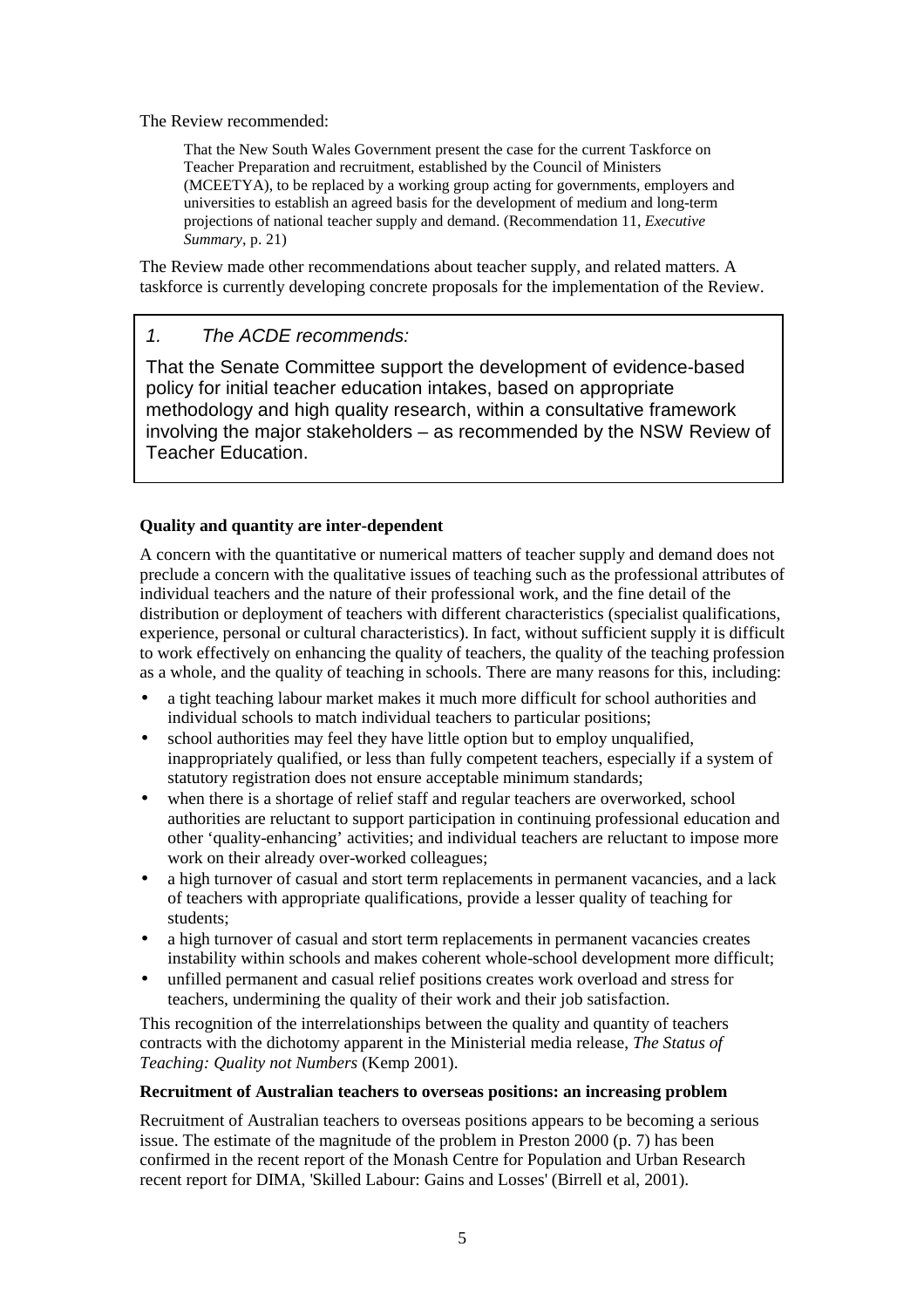Between 1994-1996 and 1999-2000 there have been substantial increases in net outflows of resident teachers - from close to balance, to an annual net loss of around 2000 teachers (p. 12). That number of teachers is equivalent to 20 per cent of the total number of new teachers employed in Australian schools each year.

Taking account of settlers and net movements of visitors as well as residents, the net gain of teachers fell from 1817 to 824 over the period, a reduction of more than 50 per cent.

This trend is contrary to what would be expected from employment opportunities in Australia over the past decade.

At the beginning of the period there was lingering oversupply after the very large reductions in State government expenditure in Victoria and elsewhere early in the 1990s. Thus, at the time, many graduates would have been unable to find the local jobs they wanted and would have been interested in overseas positions - a 'push' out of Australia. From around 1999 local jobs have been readily available, and this 'push' factor would have diminished. Overseas recruitment agencies have been increasingly active on campuses and in the general and professional media over the past three years. Thus the trend of increasing resident movement out of Australia is likely to be largely a consequence of effective, concerted recruitment to positions overseas – a 'pull' factor.

This has qualitative implications. Those who move because they cannot get the teaching job they want in Australia are less likely to have the particular specialist skills or other attributes in high demand here. On the other hand, those who move because of competitive recruitment to overseas positions are likely to be those with the specialisations (such as maths and science teaching) or general professional and personal attributes that are in high demand internationally (including in Australia).

Thus, not only is Australia losing a relatively greater number of teachers at a time when shortages are developing here, but the specialist skills and other attributes of those moving overseas are likely to be those most in need here.

Overseas experience can be personally and professionally enriching, and should not be discouraged. But the loss to overseas positions needs to be accounted for when assessing future demand for graduates, and thus intakes into initial and specialist post-initial courses. There are also implications for the curriculum and pedagogy of courses.

#### A.2 Inadequate support for practicum and other elements of initial teacher education

Many aspects of initial (and post-initial) teacher education that are crucial for quality education for all school students require much higher levels of financial support than is currently available. Education faculties have cross-subsidised and done whatever else they can to maintain the quality and appropriateness of their programs so that such needs can be met. But as overall finding becomes tighter this becomes more difficult, and some programs or aspects of programs that are vital to meeting significant needs in the Australian community have been lost.

To provide an indication of the sorts of needs involved, we have reproduced below some of the recommendations of the Human Rights and Equal Opportunity Commission's National Inquiry into rural and Remote Education. These recommendations arose out of the Commission's very extensive consultations with school communities throughout rural and remote Australia, school authorities, and other stakeholders:

**Recommendation 5.9a**: All teacher training institutions should require undergraduates to study a module on teaching in rural and remote communities, offer all students an option to undertake a fully-funded practical placement (teaching experience) in a rural or remote school and assist rural and remote communities in the direct recruitment of new graduates for their schools.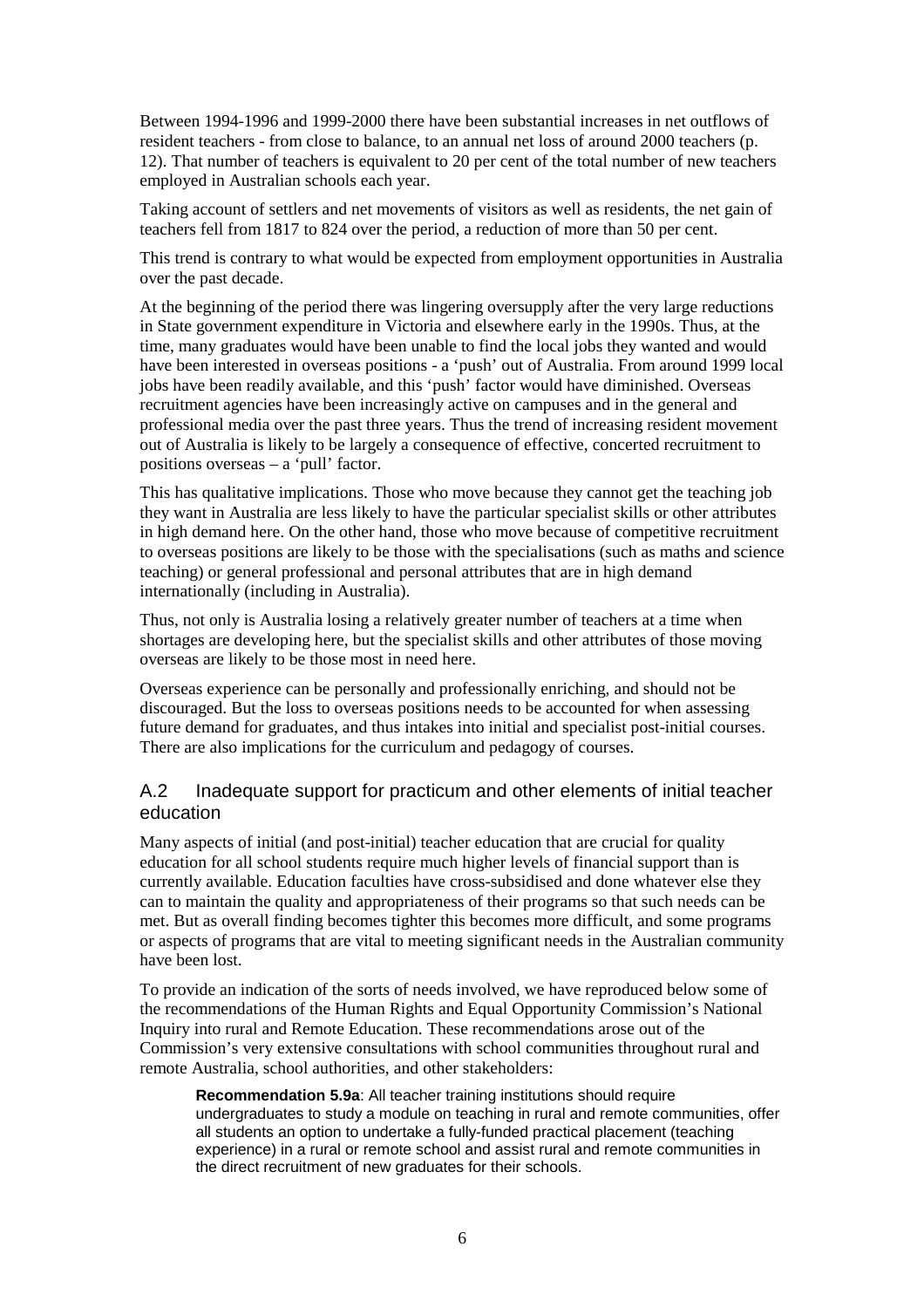**Recommendation 5.9b**: The Commonwealth should ensure adequate funding to all institutions to enable them to offer practical rural and remote teaching experience placements.

**Recommendation 5.9c**: All teacher training institutions should require undergraduates to study a module on the rights and needs of students with special needs, including standardised, formal and informal assessment, curriculum design, instruction and classroom management strategies for teaching students with diverse educational needs with minimal extra support.

**Recommendation 5.9d**: All teacher training institutions should require undergraduates to study a module on cross-cultural teaching with a particular emphasis on teaching Indigenous students and teaching in Indigenous communities. More advanced Indigenous education subjects should also be available as electives.

**Recommendation 5.10**: All education providers should develop rural and remote school recruitment strategies at teacher training institutions and provide information, resources and support for rural and remote recruits prior to the commencement of the position. These programs should be developed and implemented in consultation with local school community partnerships. (HREOC 2000, pp. 44-45)

The ACDE broadly supports these recommendations, but notes that some require substantial financial recourses - resources that universities currently have little capacity to provide. Parallel examples can be provided in other areas of particular need, such as the preparation of some shortage specialist teachers, and adequate preparation for many hard-to-staff and demanding urban as well as rural situations.

# A.3 Educational research

The recently released, 671 page report, *The Impact of Educational Research* (DETYA 2000), documents the extent and value of educational research in Australia, and the important role that research plays in improving the quality of education.

Even so, funding for educational research is not sufficient, and it is well below the standard across all Australian industries or fields of research (or 'socio-economic objectives').

Around 80 per cent of funds for Education research in Australian universities comes from 'general university funds' (GUF), rather than national competitive grants, other Commonwealth sources, other levels of government, business enterprises or other sources. Across all fields ('socio-economic objectives'), 64 per cent of funds come from GUF (ABS 2000, *Research and Experimental Development: Higher Education Organisations 1998*, Cat. No. 8111.0, Table 5, page 11). There are several reasons for this. First, though Education generally does relatively well in obtaining funds from the Australian Research Council, there are not the Education-specific national competitive grants (NCG) schemes that are available in fields associated with, for example, primary production and health (in addition to funds from the National Health and Medical Research Council). Second, the 'education industry' has a relatively low commitment to research and development, especially since the downsizing of research capacity within government school authorities (State Education Departments) around the 1980s.

While Education research accounts for 4.2 per cent of all research (by dollar value) in universities, it is only 1.5 per cent of the value of research carried out by all sectors (governments, business, private non-profit, as well as universities) (ABS 2000, *Research and Experimental Development: All Sector Summary Australia 1998-99*, Cat. No. 8112.0, Table 6, page 19). Education research is only 1.5 per cent of all research carried out in Australia, yet the education industry employs 6.7 of the Australian workforce, and up to around five million individuals participate as students – which is an indicator of the relative size of the industry in Australia. The quality of education benefits from good educational research, just as the quality and productiveness of other industries and areas of Australian society benefit from good research. This indicates that, for the education industry to have an equitable share of all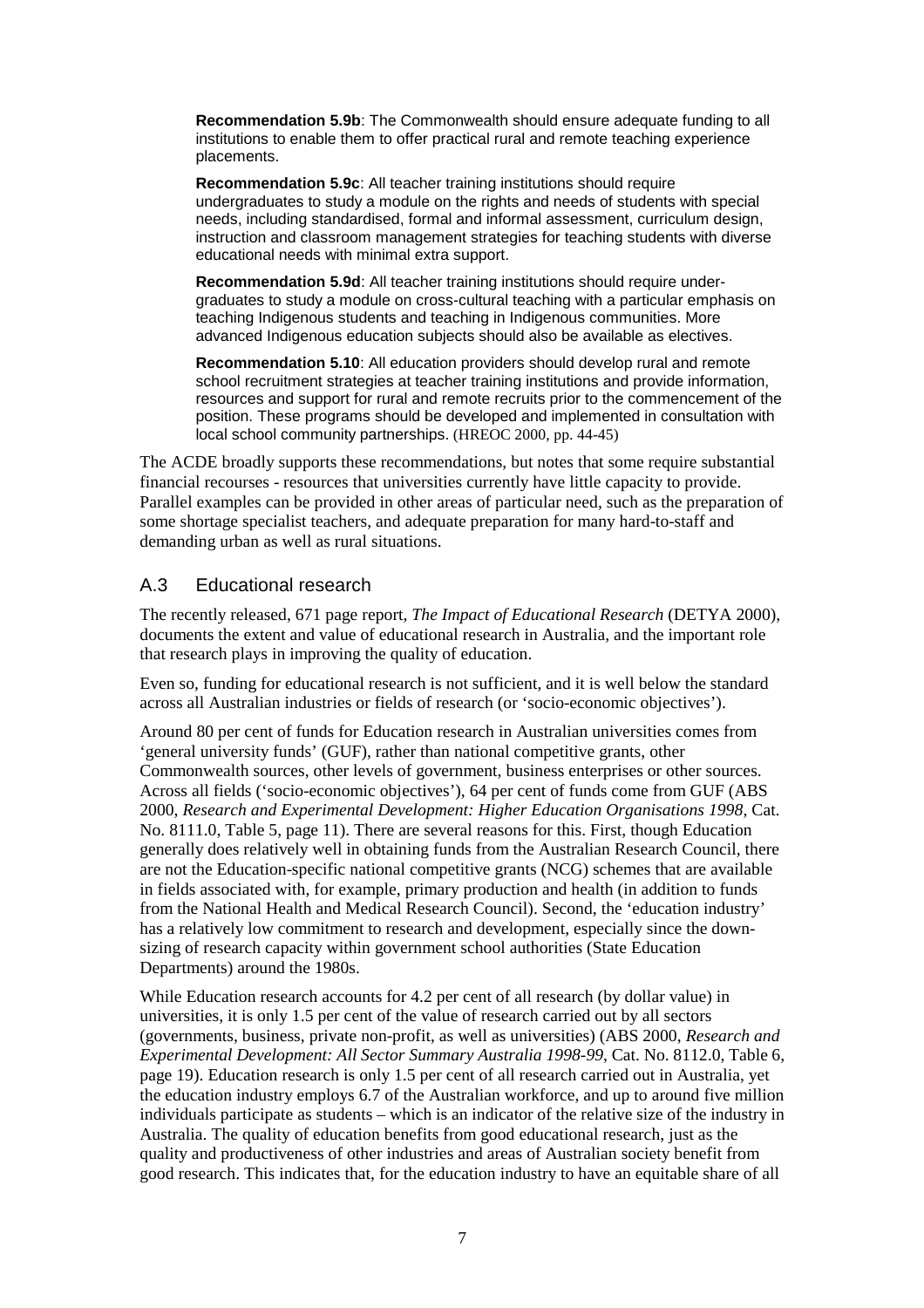Australian research effort, funding for education research should be increased more than fourfold.

For Education as a whole (schools, VET, early childhood, adult and community, and universities) to be well served by research and development, there should be:

- more Education-specific national competitive grant schemes (current and new schemes within DETYA managed as NCG scemes, and new national schemes – for example, coordinating research priorities of school authorities via MCEETYA or a new structure)
- a higher level of expenditure on research and development by all sectors of the education industry.

# *2. The ACDE recommends:*

That the Senate Committee support more Education-specific national competitive grant schemes, and a higher level of expenditure on research and development by all sectors of the education industry.

# A.4 Research training

High quality research requires high quality researchers. The ACDE is very concerned with the sharp decline between 1997 and 2000 in the number of students commencing research higher degrees in Education. Table 1 shows the decline in Education has been 12 per cent, while across all fields of study there has been a slight increase of 2 per cent. Because those doing Education have not historically undertaken honours courses as a route to research higher degrees, coursework programs are often an important part of research training in Education (as well as crucial continuing professional education for teachers (see section D.2 below). Commencements in coursework higher degrees have fallen 9 per cent in Education since 1997, while across all fields of study commencements increased by 31 per cent. Overall, higher degree commencements in Education have fallen by 10 per cent, while they have increased by 22 per cent across all fields of study.

Developments in higher degree administration and financial support appear not to be consistent with the needs and circumstances of many of those who have historically undertaken higher degrees in education, especially experienced teachers undertaking the courses on a part time basis. However, the situation for Education compared with other fields of study appears to have deteriorated a little less in the 1999-2000 period.

#### *3. The ACDE recommends:*

That the Senate Committee recognise the significance of the decline in participation in higher degree commencements in Education, and support initiatives that will reverse this decline so that there will be adequate numbers of well-prepared educational researchers (including teacher-researchers) in the future.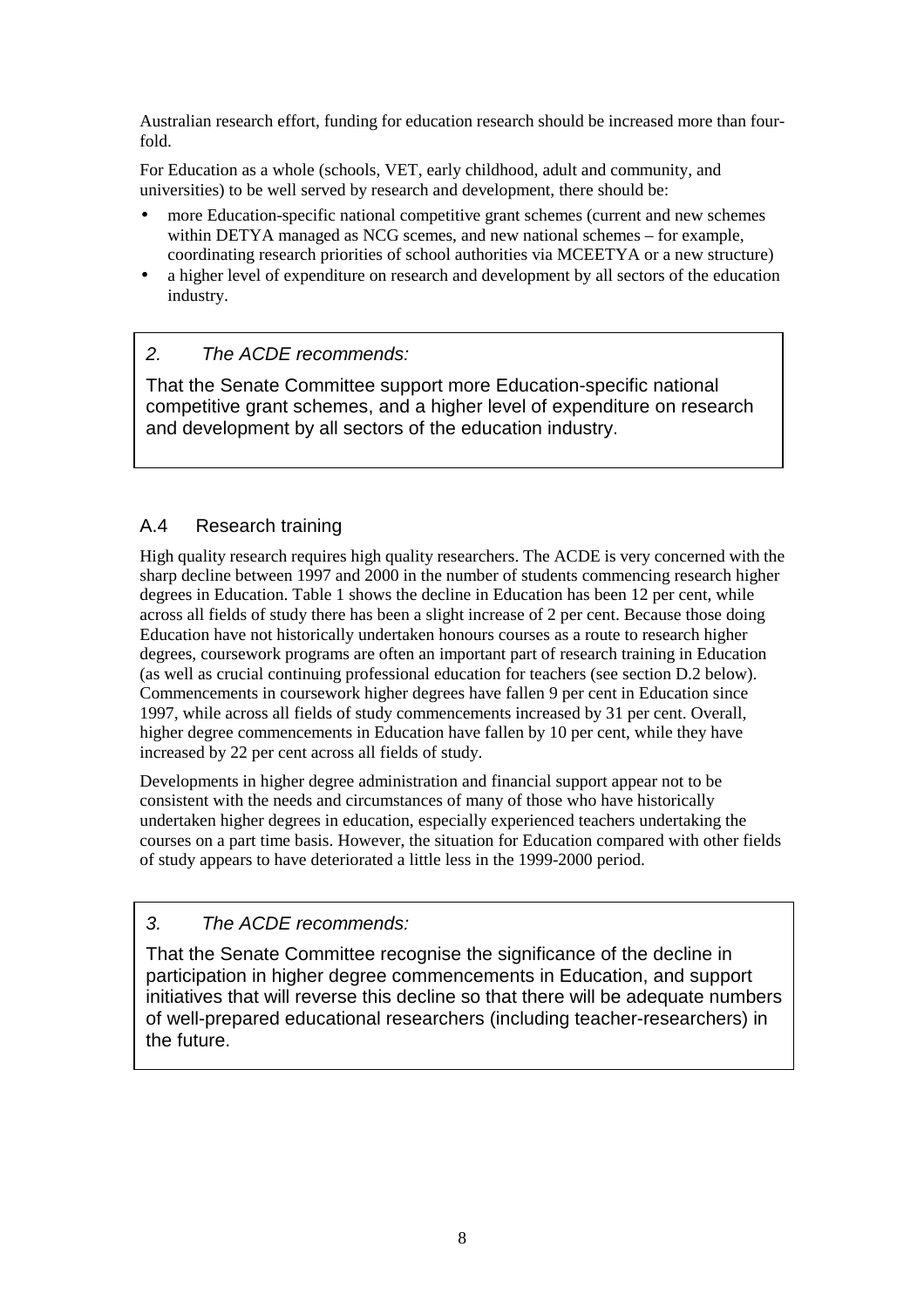|                                    | Doctorate -<br>research | Masters -<br>research | Total<br>research<br>higher<br>degrees | Doctorate -<br>coursewk | Masters -<br>coursewk | Total<br>coursewk<br>higher<br>degrees | <b>TOTAL</b><br>higher<br>degrees |
|------------------------------------|-------------------------|-----------------------|----------------------------------------|-------------------------|-----------------------|----------------------------------------|-----------------------------------|
| 1997                               |                         |                       |                                        |                         |                       |                                        |                                   |
| Education                          | 633                     | 500                   | 1 1 3 3                                | 56                      | 3877                  | 3933                                   | 5 0 6 6                           |
| All fields                         | 6 3 8 2                 | 4 1 7 2               | 10 554                                 | 216                     | 25 052                | 25 268                                 | 35822                             |
| Education<br>as % of all<br>fields | 9.9%                    | 12.0%                 | 10.7%                                  | 25.9%                   | 15.5%                 | 15.6%                                  | 14.1%                             |
| 1999                               |                         |                       |                                        |                         |                       |                                        |                                   |
| Education                          | 655                     | 377                   | 1 0 3 2                                | 45                      | 3 4 1 2               | 3 4 5 7                                | 4 4 8 9                           |
| All fields                         | 7 1 7 0                 | 3 647                 | 10817                                  | 233                     | 29 574                | 29 807                                 | 40 624                            |
| Education<br>as % of all<br>fields | 9.1%                    | 10.3%                 | 9.5%                                   | 19.3%                   | 11.5%                 | 11.6%                                  | 11.1%                             |
| 2000                               |                         |                       |                                        |                         |                       |                                        |                                   |
| Education                          | 676                     | 322                   | 998                                    | 19                      | 3558                  | 3577                                   | 4 5 7 5                           |
| All fields                         | 7 2 1 5                 | 3551                  | 10766                                  | 270                     | 32 760                | 33 030                                 | 43 796                            |
| Education<br>as % of all<br>fields | 9.4%                    | 9.2%                  | 9.3%                                   | 7.0%                    | 10.9                  | 10.8%                                  | 10.4%                             |
| Change 1997 to 2000                |                         |                       |                                        |                         |                       |                                        |                                   |
| Education                          | $+6.8%$                 | $-35.6%$              | $-11.9%$                               | $-98.2%$                | $-8.2%$               | $-9.1%$                                | $-9.7%$                           |
| All fields                         | $+13.1%$                | $-14.9%$              | $+2.0%$                                | $+25.0%$                | 30.8%                 | $+30.7%$                               | $+22.3$                           |
| Change 1999 to 2000                |                         |                       |                                        |                         |                       |                                        |                                   |
| Education                          | $+3.2%$                 | $-14.6%$              | $-3.3%$                                | $-57.8%$                | $+4.3$                | $+3.5%$                                | $+1.9$                            |
| All fields                         | $+0.6%$                 | $-2.6%$               | $-0.5%$                                | $+15.9%$                | $+10.8$               | $+10.8%$                               | $+7.4%$                           |

| Table 1: Commencing higher degree students, Education and all fields of study, |  |  |
|--------------------------------------------------------------------------------|--|--|
| 1997, 1999 and 2000                                                            |  |  |

Source: DETYA Higher education student statistics

#### *(b) Effect of increasing reliance on private funding and market behaviour*

the effect of increasing reliance on private funding and market behaviour on the sector's ability to meet Australia's education, training and research needs, including its effect on:

- the quality and diversity of education,
- the production of sufficient numbers of appropriately-qualified graduates to meet industry demand,
- the adequacy of campus infrastructure and resources,
- the maintenance and extension of Australia's long-term capacity in both basic and applied research across the diversity of fields of knowledge, and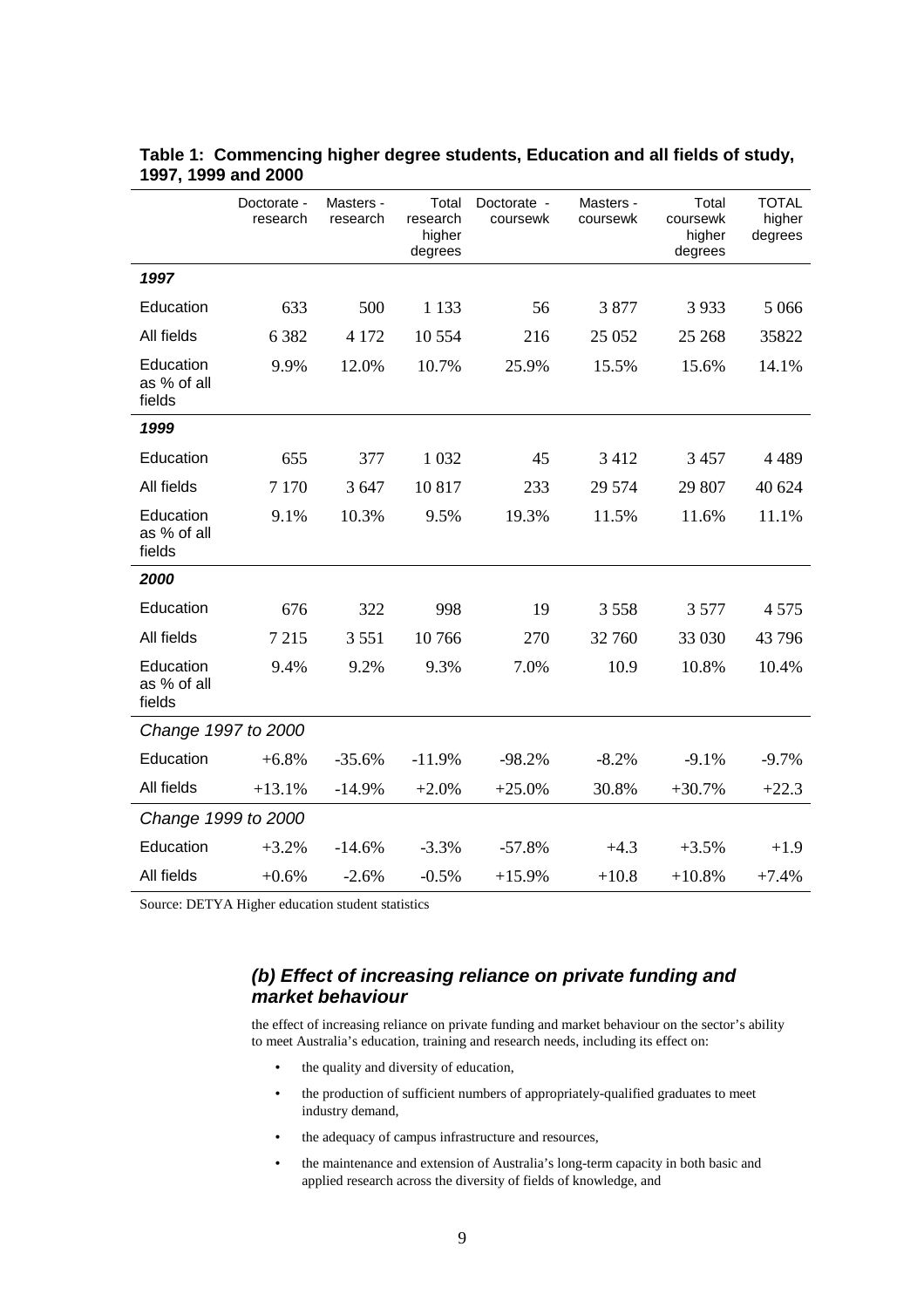the operations and effect of universities' commercialised research and development structures;

The introduction of user pays into postgraduate education in the form of fees and undergraduate (initial) in the form of increased HECS levels is discussed in the context of equality of opportunity to participate in higher education. The ACDE is particularly concerned with the ultimate effects on those who benefit from the professional work and research of Education students after graduation. Schools and communities with financial resources and strength in the market for teachers and the work of researchers (and other consultants) may not feel the detrimental effects of the expansion of user pays. But those systems and schools serving lower income communities and disadvantaged students, rural and remote and Indigenous communities, may not get the benefit from Australia's higher education system to which they are entitled.

#### *(d) Equality of opportunity to participate in higher education*

the equality of opportunity to participate in higher education, including:

- the levels of access among social groups under-represented in higher education,
- the effects of the introduction of differential Higher Education Contribution Schemes and other fees and charges and changes in funding provision on the affordability and accessibility of higher education,
- the adequacy of current student income support measures, and
- the growth rates in participation by level of course and field of study relative to comparable nations;

The ACDE has three major concerns relating to access and participation. We will provide detail regarding the first and second.

The first is the sharp decline in participation by Indigenous students in Education. Again, the implications are wider than access for individuals – important as that is. Fewer indigenous teachers entering the teaching workforce, fewer Indigenous teachers with advanced professional skills, and fewer Indigenous educational researchers, will result in lesser quality teaching and education provision for Indigenous students and communities, and for all Australians.

The second is the declining participation by experienced teachers in postgraduate coursework programs which appears to be a result of the increasing real financial burden of participation. This has serious implication for the future quality of teaching throughout Australia, as well as for access by individuals to study that would enhance their personal satisfaction in the quality of their professional work.

The third is the impact of differential HECS on:

- participation in initial teacher education graduate programs (such as Graduate Diplomas in Education) of students who have undertaken substantial studies in science, mathematics, and other fields incurring larger HECS burdens, and
- the retention in the teaching profession of teachers who have recently undertaken such studies, and thus have higher HECS burdens than their colleagues who have studied in different fields.

The ACDE does not have access to quality data on these latter matters. However, in the context of increasing shortages of mathematics and science teachers there appears to be a certain contradiction in school authorities and the Commonwealth providing ad hoc incentives and support for a limited number of such teachers in the context of such comprehensive disincentives.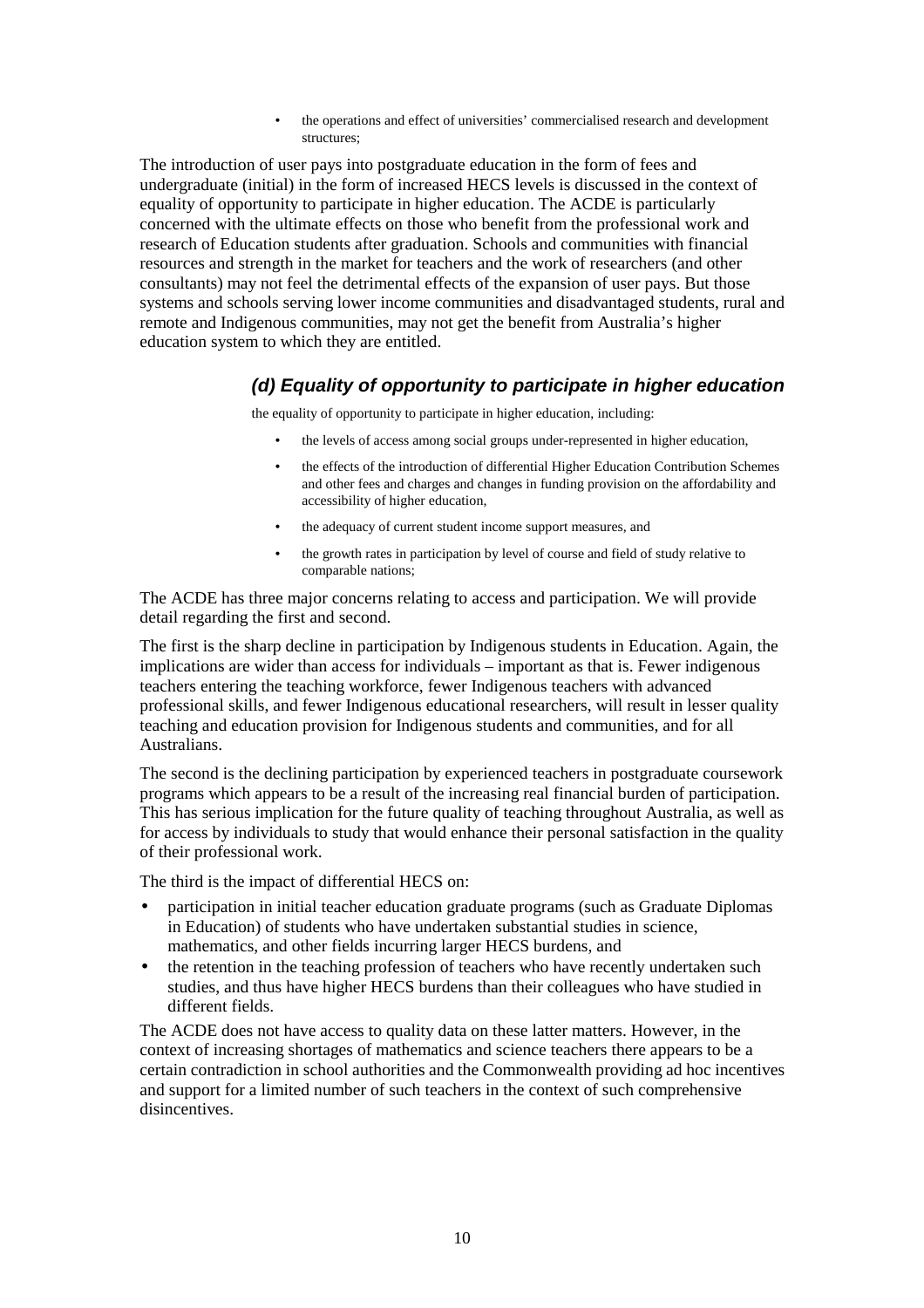# D.1 Indigenous students' participation in Education

The ACDE is very concerned by the sharp decline in participation by Indigenous students in the Education field of study. The general decline in participation in universities by Indigenous students has received national publicity. However, the decline in Education has been much greater.

DETYA student statistics, released in May, show a very dramatic drop in Indigenous student commencements in Education, especially in higher degrees, where they have more than halved between 1997 and 2000.

|                                  | 1997  | <b>2000</b> | Change – no. | Change - % |
|----------------------------------|-------|-------------|--------------|------------|
| Education, all levels of course  | 1,224 | 941         | $-283$       | $-23%$     |
| All fields, all levels of course | 4.028 | 3,510       | - 518        | $-15\%$    |
| Education, higher degrees        | 69    | 34          | $-35$        | $-51\%$    |
| All fields, higher degrees       | 216   | 190         | - 26         | $-12\%$    |

#### **Table 2: Commencing Indigenous students, Education and All Fields, All Levels and Higher Degrees, 1997 and 2000**

Source: DETYA Higher education student statistics

The decline in Education accounted for more than half the total decline at all course levels, and accounted for *more than the total* decline in Indigenous students commencing higher degrees. In other words, in all fields of study other than Education, there was overall a small increase in the number of Indigenous students commencing higher degrees.

ACDE members with responsibilities for programs with large Indigenous student enrolments have reported that student financing has been the major factor. There are several elements to this:

First, the HECS burden, under the current system, becomes intolerably heavy for many Indigenous students. This is because many Indigenous students are not able to enter university fully prepared, and have to take bridging or preparation courses, or repeat units, accumulating HECS liabilities as they do so. They are not fully prepared because of the inadequacy of schooling (especially in remote areas of the Northern Territory), and for many or them English is not their first (or second) language. These students accumulate HECS liabilities for the equivalent of secondary school level university preparation, which is available free for others. In addition, many students with community and family responsibilities are unable to complete units within standard time, but such responsibilities fall outside current guidelines for HECS remission. We suggest basing HECS liability on qualifications gained (rather than units enrolled in), or other changes to HECS that will lead to a more fairly distributed HECS burden.

Second, the changes to ABSTUDY appear to have had a substantial effect on participation, especially by mature age students with personal and community commitments. These are the people that the elements of ABSTUDY that were eliminated or reduced after 1997 were tailored to assist, so reduction in their participation should not be surprising. However, it is likely to seriously affect the quality of schooling in many remote Indigenous communities as members of those communities have very reduced opportunities for initial teacher education, and as more general teacher shortages develop fewer teachers from outside those communities will be available for teaching positions at schools in the communities.

The ACDE's concern is not just with access by Indigenous individuals to university education, but with the consequences for Indigenous communities and Australia as a whole.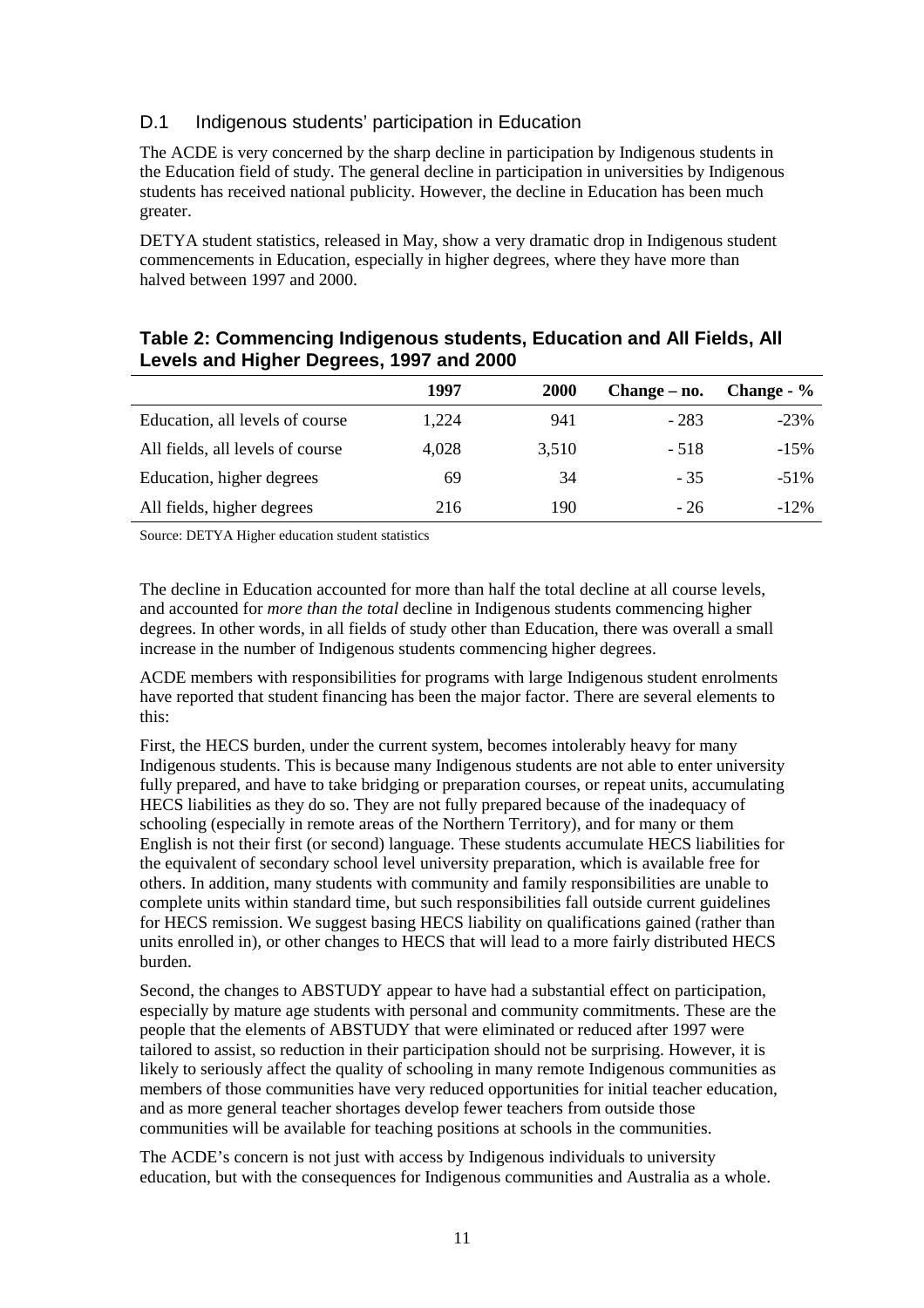The substantial reductions in the number of future Indigenous graduates of courses of professional education in teaching, education research, and related fields will surely be very detrimental to the quality of education in Indigenous communities, and for all students in Indigenous studies (broadly defined). Similarly, the reductions in the amount of research carried out by the much smaller number of Indigenous higher degree students will affect developments in schooling and other aspects of the education – again, especially for Indigenous communities and individuals.

Within education faculties there have been many positive, innovative programs to meet the needs of Indigenous students and their communities. Many have been able to maintain or increase their Indigenous enrolments. However, if there had not been the financial and other disincentives now operating against Indigenous participation many of the programs would now been much stronger.

# *4. The ACDE recommends:*

That the Senate Committee support proposals that relieve the inequitable financial burden on so many Indigenous students, and take account of the educational, social and financial circumstances and needs of Indigenous students and their communities.

#### D.2 Continuing professional education for teachers: the impact of HECS, fees and PELS

Since the introduction of a general fees regime for postgraduate studies there has been a substantial decline in the participation of practicing teachers in post-initial graduate diplomas and other postgraduate coursework programs that have played a substantial role for decades in developing advanced competencies for high quality classroom practice. Exact figures are not available because of the misclassification of some programs, but between 1996 and 2000 commencements in post initial graduate diplomas appear to have fallen by more than half (from 1810 to 821 in the 'Grad. (Post) Dip – extension area' category), and, overall postgraduate, post-initial commencements have fallen by 17 per cent from 8123 to 6742.

Teachers generally receive little if any financial or other recognition for the substantial contribution they made to their own professional development through participation in postinitial postgraduate courses. When HECS was introduced the potential impact on participation in such courses was recognised through the 'HECS Postgraduate Scheme for Teachers', which exempted between 3,000 and 4,000 teachers a year from HECS liability in the late 1980s and early 1990s. This scheme was terminated when the four year National Professional Development Program was introduced in the early 1990s. It provided some financial support for teachers undertaking postgraduate study (especially in graduate certificates). Some recent programs have also provided some financial relief from fees or HECS for a limited number of teachers. Fees were progressively introduced for postgraduate coursework courses undertaken by teachers from 1997.

The impact of these developments can be seen in Table 3. Between 1991 and 2000 Education students dropped from 20 per cent to 11 per cent of commencing coursework masters students. Since 1995 the number of Education students fell by 7 per cent, while the total number of commencing students in all fields of study increased by 60 per cent. The historically large numbers of students commencing postgraduate courses in Education indicates the very high commitment that teachers have had to enhancing their professional skills. They have generally done so in their own time, with little if any time off for study, and no financial return from employers. Their reward has been in their satisfaction with their new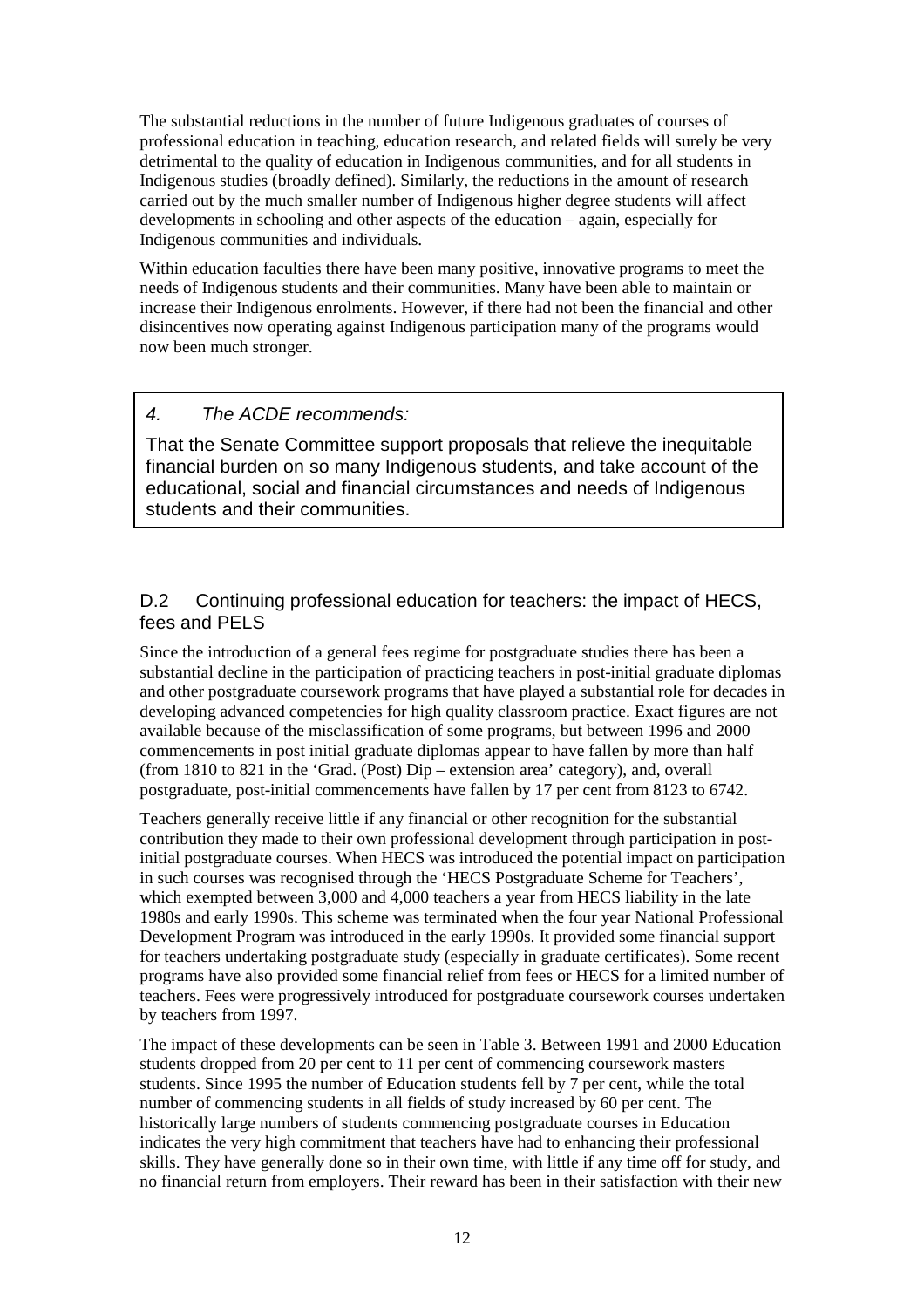professional understandings and improved teaching. It is thus not surprising that the financial penalty of fees (and even HECS) can have a substantial impact on teachers' participation in postgraduate study.

|                                                               | 1991  | 1995    | 2000    | Change 1991<br>- 1995 | Change<br>1995 - 2000 |
|---------------------------------------------------------------|-------|---------|---------|-----------------------|-----------------------|
| Education                                                     | 2.597 | 3 8 1 0 | 3 5 5 8 | $+46.7%$              | $-6.6\%$              |
| All Fields of Study                                           | 12786 | 20491   | 32 760  | $+60.3%$              | $+59.9\%$             |
| Education as a<br>proportion of All<br><b>Fields of Study</b> | 20.3% | 18.6%   | 10.9%   |                       |                       |

**Table 3. Commencing enrolments in coursework masters programs, Education and All Fields of Study, 1991, 1995 and 2000** 

Source: DETYA Selected higher education student statistics

#### **PELS of limited value in Education**

It appears that the new PELS postgraduate loans scheme will be of little benefit to practicing teachers undertaking postgraduate study. We thus are sceptical of the Minister's February 2001 statement that 'Teachers may also take advantage of the new income contingent loans scheme for postgraduates to upgrade their skills' (Kemp 2001). This is because PELS repayments (like HECS repayments) will not be tax deductible. On the other hand, up front payment of fees is tax deductible. Thus, teachers will usually be much better off paying the fees up front, taking advantage of tax deductibility, and taking out a short term standard bank loan if necessary. PELS appears designed to benefit students who are (a) undertaking high fee postgraduate courses, (b) whose income is currently low so they will not benefit greatly from any tax deductibility - perhaps because they are early in their career, or not working full time while studying, and (c) who will receive a high financial return for undertaking the course. The student most likely to benefit from PELS is thus a young business executive undertaking a high fee MBA. Experienced teachers undertaking coursework masters and specialist graduate diplomas generally do not have a temporary cash flow problem when it comes to paying the fees of postgraduate courses. However, they can expect little, if any, financial return for undertaking the course. This is especially the case for teachers seeking to advance (or 'upgrade') their *classroom* teaching skills, rather than prepare for promotion out of the classroom.

There must be sustainable solutions, other than PELS, for assisting the participation in postgraduate courses of experienced teachers and others in the education industry. Short term programs of the Commonwealth and some school authorities, directed to specific areas of policy interest, may be valuable, but are no substitute for generally improving access so that members of the teaching profession can make their own judgements about how their professional needs can best be met.

# *5. The ACDE recommends:*

That the Senate Committee recognise the importance of teachers' participation in postgraduate study for the quality of education in Australian schools and other education institutions, and encourage the development of more comprehensive programs or changes in the HECS/fees regime so that teachers do not experience strong financial disincentives to participation in postgraduate continuing professional education.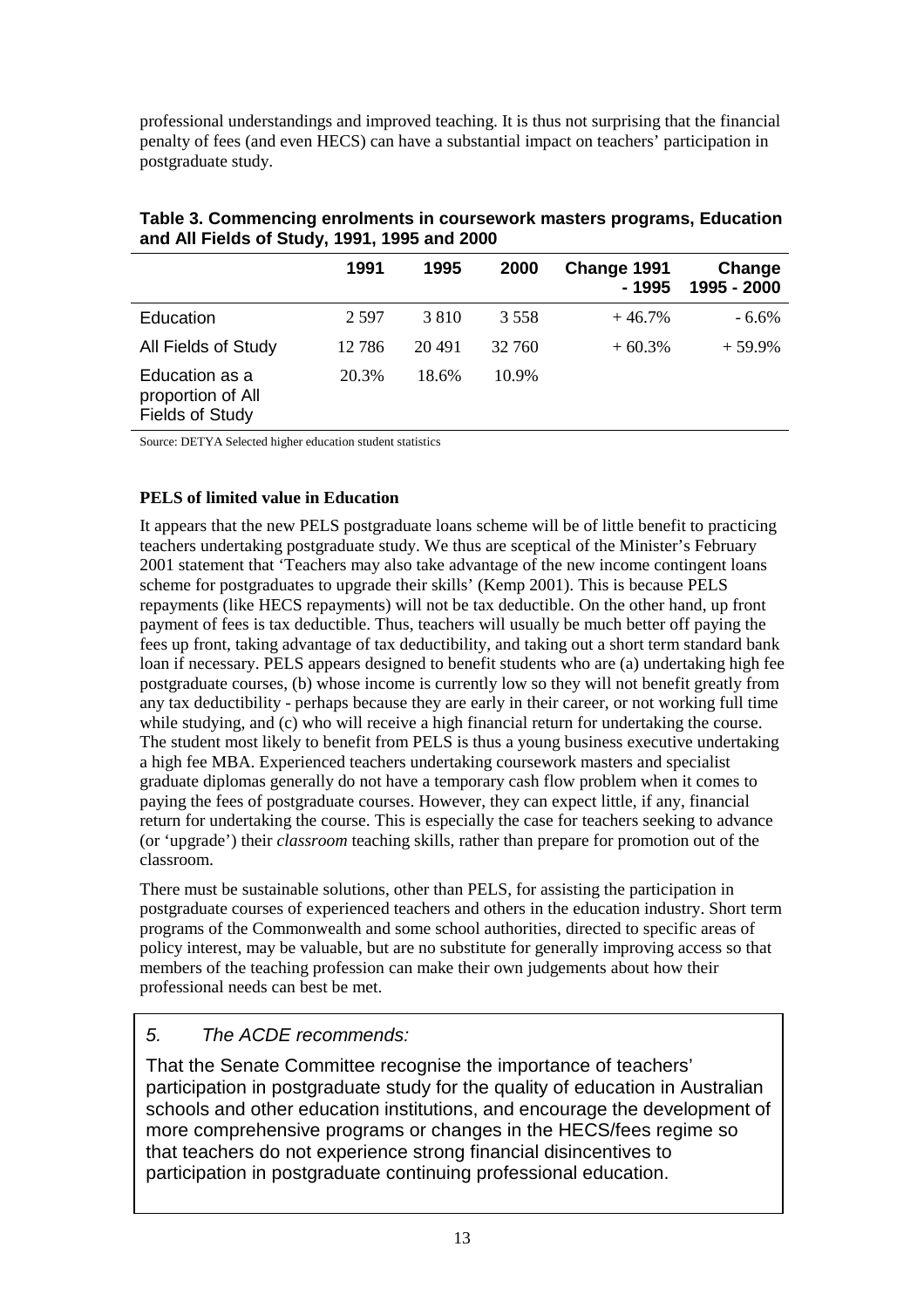#### **Professional development for future age cohorts of teachers**

The changing age profiles of the teaching workforce over the coming decade, indicated in Figure 1, entail some very different and specific needs for continuing professional education, much of which would be best met by sustained postgraduate study (linked closely to teachers' current and future work). Some of those needs include:

- integration of beginning teachers (during their first five years, say) into the teaching workforce when they are following a very small cohort and thus have relatively few role models;
- developing formal and informal leadership capabilities and commitments from teachers in the small cohort currently in their thirties, and related 'succession-planning' within schools, systems and professional associations;
- ensuring continuing enthusiasm and up-to-date skills of teachers in the large cohort moving into the fifties age range;
- ensuring a professionally and personally vibrant culture and positive social relations within the teaching profession and individual schools with a 'bifurcated' age profile (many teachers under thirty or over fifty, and few in between). (Preston 2001b)

#### *(e) Factors affecting the ability of Australian public universities to attract and retain staff*

the factors affecting the ability of Australian public universities to attract and retain staff in the context of competitive local and global markets and the intellectual culture of universities;

Education faculties have issues in common with other areas in universities in attracting and retaining quality staff – problems of workloads, inadequate resource support, and other aspects of working conditions, and salary levels. In addition, education faculties have particular problems related to:

- age profiles within Education faculties because of the very high rate of recruitment around the 1970s, and very low recruitment from the 1980s;
- the international shortages of teachers and other education industry professionals, especially the shortages in the cohorts now in their thirties and early forties (Figure 1) who provide a limited pool from which school (etc) systems will be able to draw their leaders over the coming decade, and thus younger teachers will have excellent career prospects outside university faculties of Education;
- the decline in the numbers of commencing higher degree students in Education (see section A.4).

These problems are likely to make it increasingly difficult for Education faculties to make high quality recruits.

#### *(f) The capacity of public universities to contribute to economic growth*

the capacity of public universities to contribute to economic growth:

- in communities and regions,
- as an export industry, and
- through research and development, both via the immediate economic contribution of universities and through sustaining national research capacity in the longer term;

A number of matters raised in other sections of this submission (such as those concerning the provision of teachers and research support for rural and remote areas, educational research and research training) are relevant to these terms of reference. Economic, cultural and social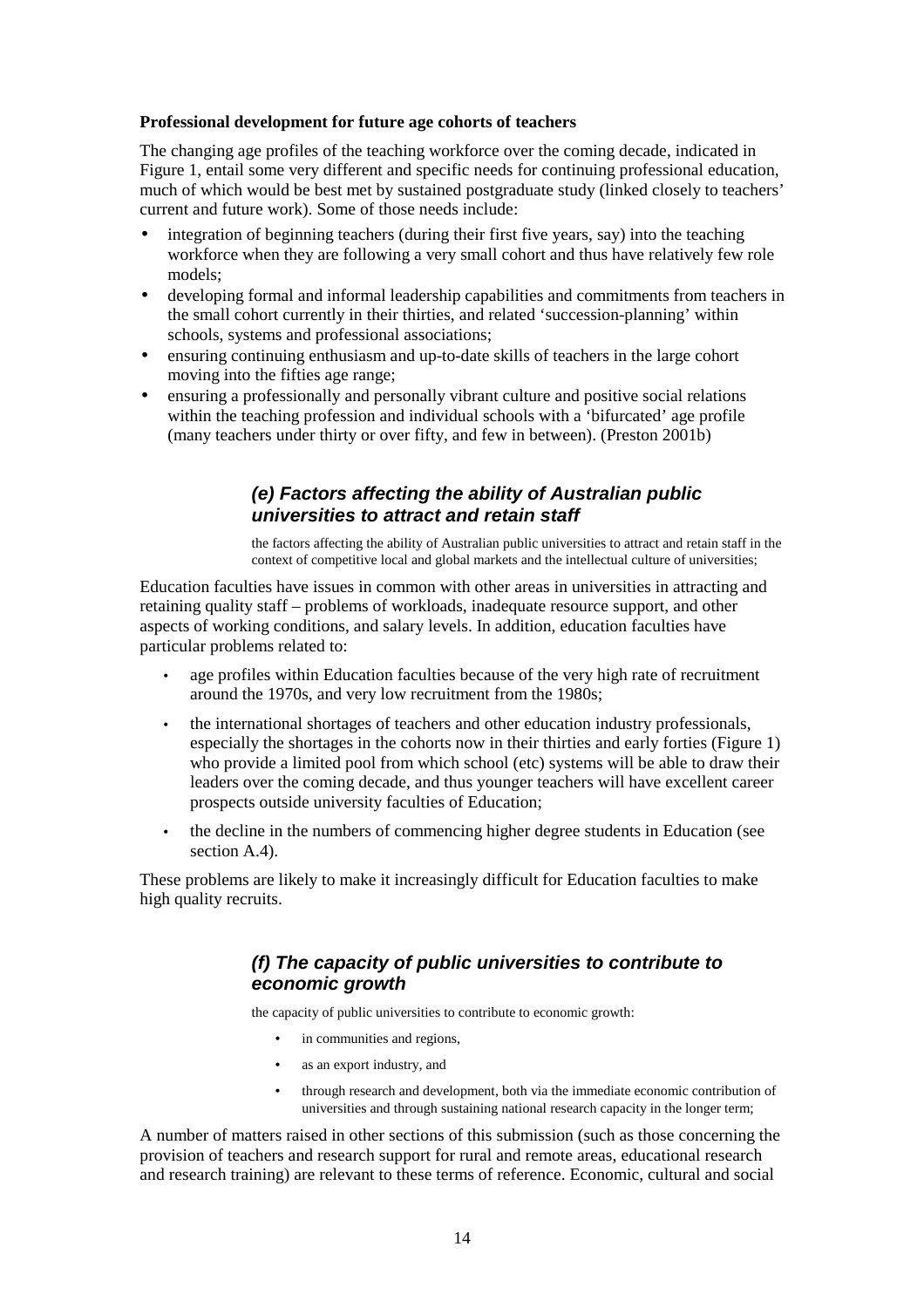development are underpinned by quality teaching, and evidence-based education policies. The initial and continuing education of teachers and other professionals in education, and high quality educational research, provide the basic infrastructure for quality teaching and evidence-based policies in education. Without such basic infrastructure – or foundation – longer term economic growth, and cultural and social development, are not sustainable.

#### *(g) The regulation of the higher education in the global environment*

the regulation of the higher education sector in the global environment, including:

- accreditation regimes and quality assurance,
- external mechanisms to undertake ongoing review of the capacity of the sector to meet Australia's education, training, research, social and economic needs, and
- university governance reporting requirements, structures and practices

Through 1997 and 1998 the ACDE oversaw the National Standards and Guidelines for Initial Teacher Education project. The report of that project, *Preparing a Profession* (Adey 1998), incorporated a comprehensive set of national standards and guidelines for initial teacher education (pp. 5-28), a set of principles for the external accreditation of initial teacher education (pp. 37-48), and discussion of issues and options concerning such accreditation (especially pp.48-53).

The ACDE believes that the report continues to provide strategically appropriate guidance for the development of teacher education accreditation, and commends the report to the Senate Committee.

#### *References*

- Adey, Kym (Chair) (1998) *Preparing a Profession*. Report of the National Standards and Guidelines for Initial Teacher Education project. Canberra: ACDE
- Birrell, Bob, et al (2001) 'Skilled Labour: Gains and Losses'. A paper prepared by the Monash Centre for Population and Urban Research recent report for the Department of Immigration and Multicultural Affairs (DIMA). (<http://www.dima.gov.au/research/publications/skilledlab/index.htm>).
- Conference of Education System Chief Executive Officers, National Teacher Supply and Demand Working Party (CESCEO) (1998) 'School Teacher Demand and Supply: Primary and Secondary (July 1998)'. Released in May 1999 by the Ministerial Council on Education, Employment, Training and Youth Affairs (MCEETYA), Melbourne. http://www.curriculum.edu.au/mceetya/public/pub342.htm (accessed 16 July 2001)
- Department of Education, Training and Youth Affairs (DETYA) (2000) *The Impact of Educational Research.* DETYA Higher Education Division Research Evaluation Programme. Canberra: DETYA
- Human Rights and Equal Opportunity Commission (HREOC) (2000) *Recommendations: National Inwuiry into Rural and Remote Education*. Sydney:HREOC
- Kemp, David (2001) *The Status of Teaching: Quality not Numbers* Media release of the Minister for Education Training and outh Affairs, K27, 19 February
- Preston, Barbara (2000) *Teacher supply and demand to 2005: projections and context*. Canberra: Australian Council of Deans of Education